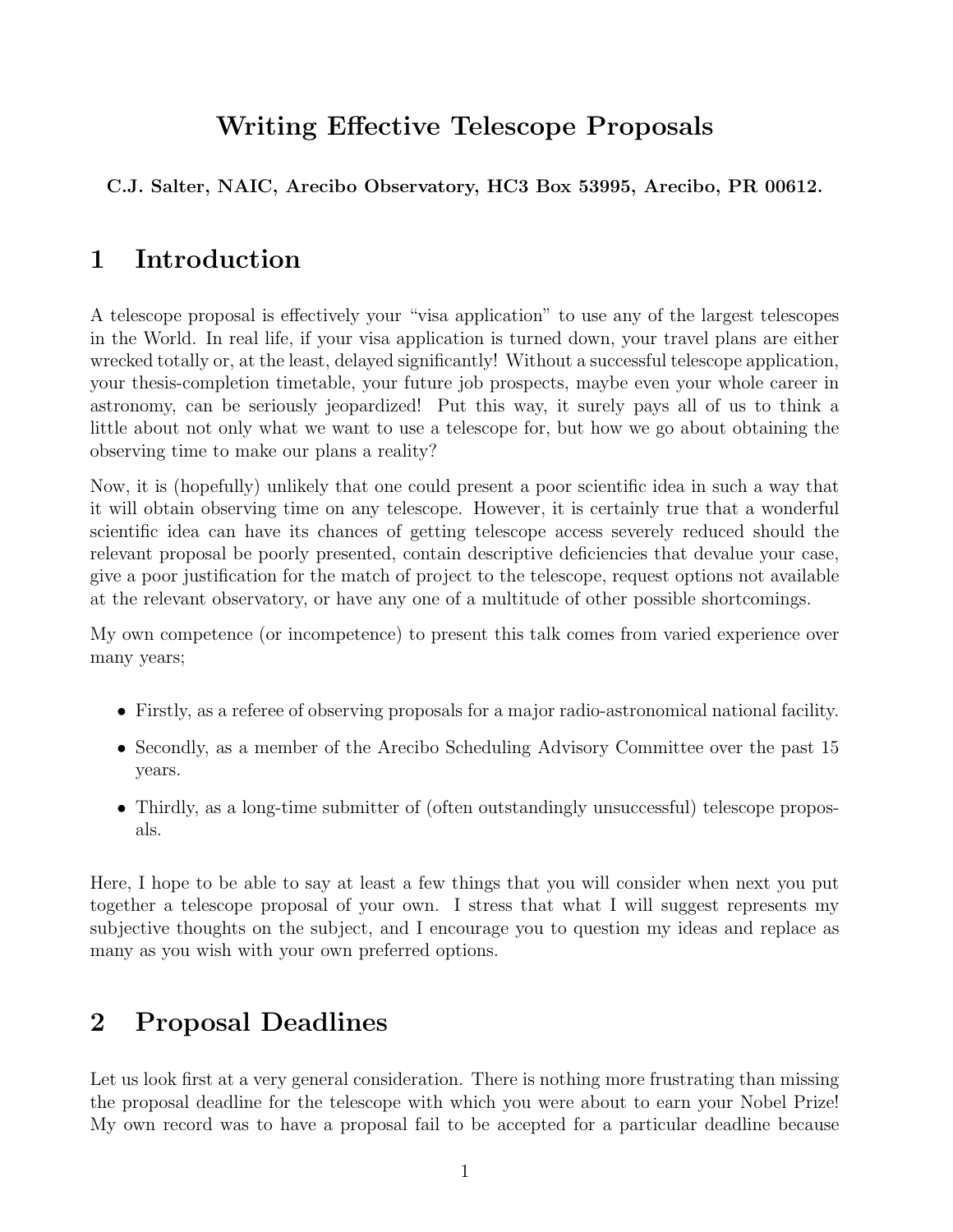internet latency caused it to arrive just a few seconds late! For that reason, I have trawled the web, and present here a list of the proposal deadlines (or lack of them in two cases) for some of the world's largest single-dish telescopes which solicit proposals. Heed my warning that this is unlikely to be totally correct, and it is certainly not complete.

| Telescope           | Annual Deadlines                                              |
|---------------------|---------------------------------------------------------------|
|                     |                                                               |
| Arecibo 305-m       | February 1st, June 1st, October 1st                           |
| ARO $12-m \& SMT$   | February, August                                              |
| $CSO$ 10.4-m        | May 31st, October 31st                                        |
| Effelsberg 100-m    | February 1st, June 1st, October 1st                           |
| GBT 100-m           | February 1st, June 1st, October 1st                           |
|                     |                                                               |
| Hartebeesthoek 26-m | No fixed deadlines                                            |
| $IRAM$ 30-m         | March, September                                              |
| $JCMT15-m$          | March 15th, September 15th                                    |
| Nançay              | May, November                                                 |
| Nobeyama 45-m       | Nov 4th $(+)$ Dec 22nd for "short proposals"), Sept 1st $(?)$ |
|                     |                                                               |
| Onsala $20-m/25-m$  | April 15th, October 15th                                      |
| Ooty ORT            | No fixed deadlines                                            |
| Parkes 64-m         | June 15th, December 15th                                      |
|                     |                                                               |

Table 1: Single-Dish Proposal Deadlines

Now, despite the very best of intentions, most of us finish up preparing our proposals at the very last moment. I would guess that 80–90% of all proposals arrive on the last day before a deadline. I would just say here that, apart from the fear of an internet outage ruining your plans, remember that most proposal referees will be sent the proposals numbered in the order in which they were received by the Observatory. Let me ask you, would you rather your proposal were evaluated by a fresh enthusiastic referee, basking in the pleasure of fulfilling his public service role, or a jaded evaluator trying to keep his attention focussed despite the 50+ proposals he has already been through, (and likely getting grumpier and grumpier with each successive one.) My advice is, "Post early for Christmas!"

# 3 An Example: The Telescope Proposal System at Arecibo

Proposal deadlines at Arecibo are midnight on February 1st, June 1st and October 1st of each year, or at midnight on the next working day if the deadline would otherwise fall on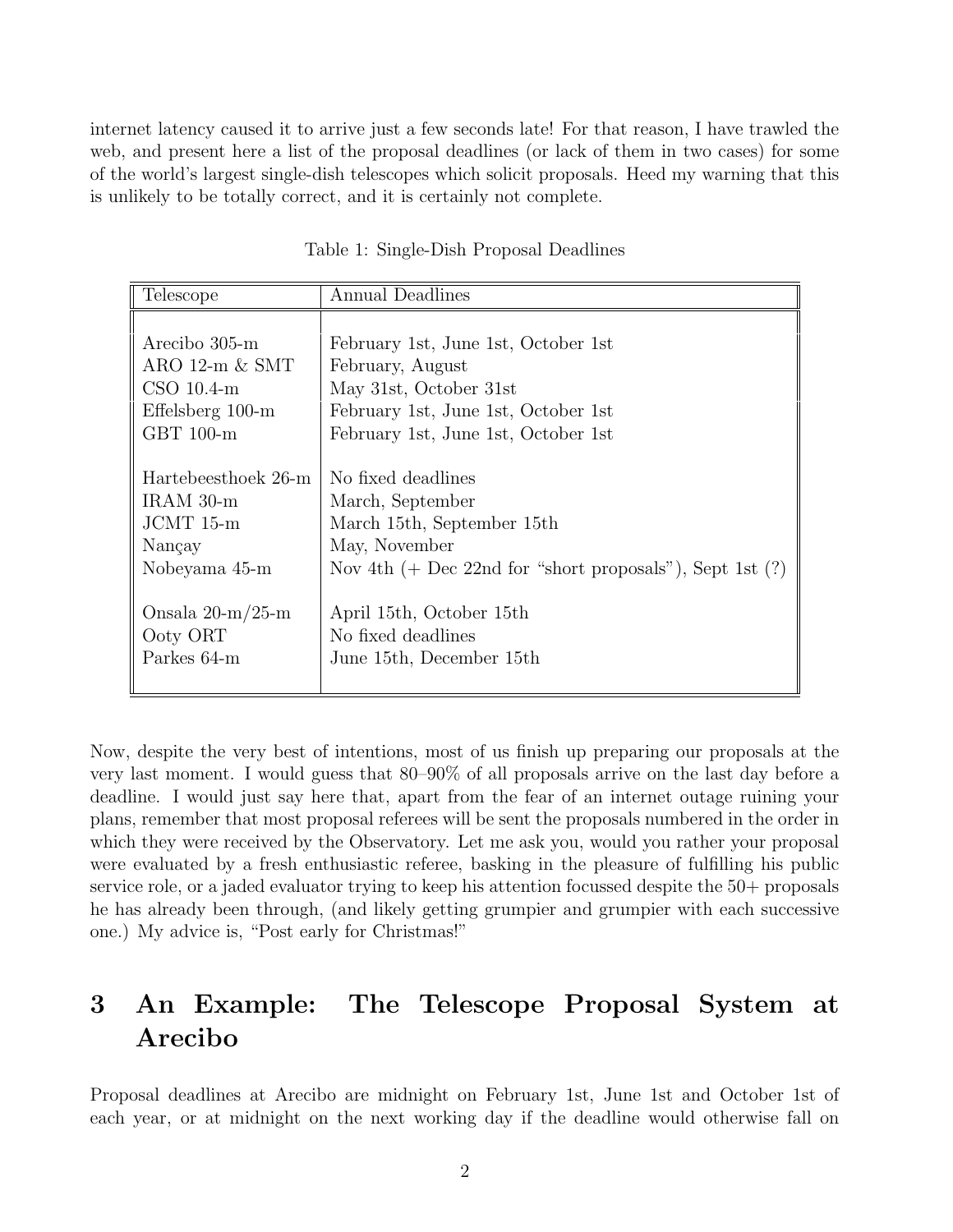a weekend or holiday. Proposals should be submitted electronically. One is requested to first complete and submit a cover sheet specifying the technical details of the proposal, and providing an abstract of the project and its aims (not exceeding 150 words). This is followed up by submitting a PostScript file containing the full scientific and technical justification for the proposed observations. Note that the scientific and technical justification has a maximum length of 3 pages, although more space is allowed for a long-term  $(1-2 \text{ yr duration})$  or large (requesting more than 300–400 hr of observing time.) Large proposals are subject to a more intense review process. If you have an urgent proposal aimed (say) at a target of opportunity, then there is no deadline for submission, and evaluation is dealt with internally.

The detailed rules and regulations can be found at;

http://www.naic.edu/~astro/proposals/proposal.shtml

After the deadline, all proposals are subdivided into Astronomy (A), Pulsar (P), Planetary Radar (R) and Aeronomy (T) and sent off for refereeing by different groups of anonymous (non-NAIC/Cornell) referees (5 for A proposals, 4 for P, 4 for R, and 3 for T). Each referee returns a grade of  $0 - 9$  ("reject" through "absolutely fabulous") for each of the proposals sent to him/her, and also a recommendation as to what percentage of the requested time they feel is actually needed to successfully complete the experiment as laid out. They also send comments and criticisms re-the proposal, which are passed in their entirety to the proposer unless the referee requests differently. We ask the referees to make their comments as detailed as possible for cases where they rank a proposal below average, so the proposers have suggestions as to how their proposal can be improved for resubmission, should they choose to do so.

Next, a meeting of the Arecibo Scheduling Advisory Committee (ASAC) is called. This consists of about 5 local Arecibo staff members, and an external member, included as a guarantee of "fair play"; the current external member is Jim Condon of NRAO. ASAC members read all of the proposals, consider the gradings and other recommendations of the referees, perform a technical audit of a proposal's suitability for observations with Arecibo. and Weighing all these factors up, they allocate each proposal a "broad ranking" and recommend to our scheduler, Hector Hernández, the amount of observing time to grant should the proposal get scheduled. On occasion, ASAC will seek clarification on some point or other from a proposal P.I. before confirming or modifying the grade, and communicating it to the proposers.

The "broad rankings" which can be allocated to a proposal are;

- A: The proposal will be scheduled, and will remain active until that happens.
- B: The proposal will be scheduled only if time is available. If not scheduled within the next two 4-month scheduling periods, the proposers will need to resubmit.
- C: The proposal is unlikely to be scheduled. The proposers are invited to submit a revised version.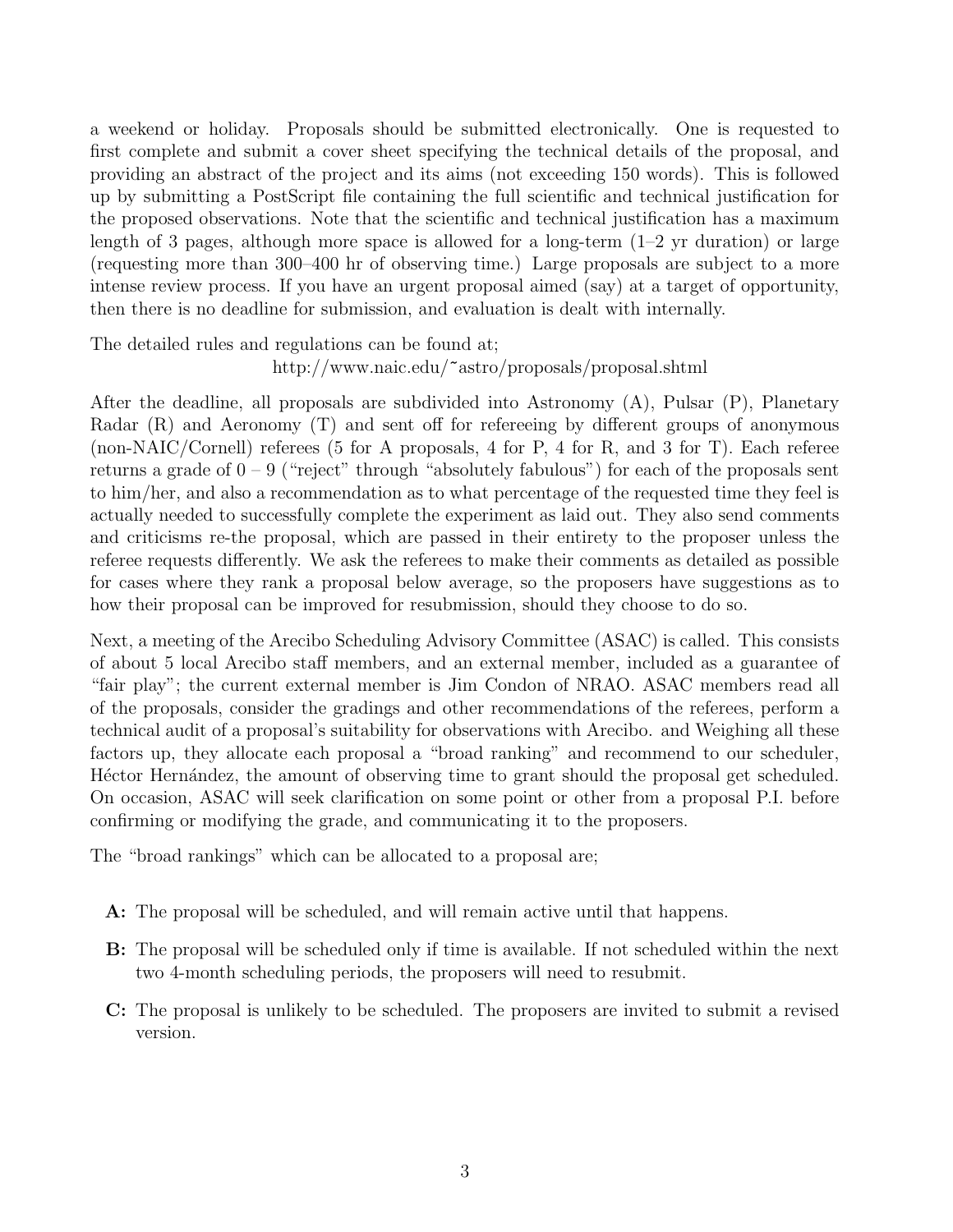#### 4 Preparing Your Proposal

Before preparing the proposal that could change your whole life, make sure that you are well informed. Read the proposal rules and regulations, and make sure that you fully understand what is required of you. Make sure that not only do you understand the peculiarities of the highly eccentric Arecibo telescope, but that you are right up to date with the latest developments in Arecibo. Information on the telescope can be found on our web pages at http://www.naic.edu, (some of it even up to date!) If you can't find what you want there, or fear that it needs updating, always feel free to e-mail an appropriate person at Arecibo and ask. For example, at http://www.naic.edu/~astro/RXstatus/rcvrtabz.shtml you will find a list of all our receivers, with links to more detailed descriptions and performance parameters. Next to each receiver is the name of a "Friend of that receiver". If you are worried about the currentness of the information, or wish to know any other details, do not hesitate to e-mail the "Friend".

## 5 Is this the Right Proposal at the Right Telescope?

Before writing the proposal and expending a fair amount of your valuable time, ask yourself the following questions;

- Is this proposal worth writing? Are the observations you have in mind really going to answer any important scientific question? Will your project contribute more to our global astronomical knowledge base than most of the others that will be received for the same deadline? I find a good approach to answering such question is to play "Devil's Advocate", and ask myself the nastiest of questions that I can imagine the nastiest of referees dredging up to thwart my plans!
- Have the observations been done before? There is no more humiliating way to be caught out than for the referee to comment that, "Smith  $\&$  Jones did that with similar sensitivity in 1994!" Of course, if it HAS been done before, but you are proposing to do it BETTER, then that could be a different kettle of fish. However, in you proposal you will need to detail by how much, and in what way, you are going to improve matters, and what will be gained by the improvement.
- Do you need to use Arecibo to perform this project? Arecibo is a heavily oversubscribed instrument, particularly if you wish to observe between 18 hr < R.A. < 20 hr. Consider the sensitivity issues, the angular resolution, the frequencies, etc., and ask yourself if Arecibo is your best choice. Maybe there is another telescope around where you could complete this project with similar (or even better) results, and with much higher chances of your proposal being accepted? An example that I remember was an observer wanting to measure the flux densities of a sample of weak sources, that were clearly close to the confusion level at Arecibo, Wonderful VLA project (with that telescope's high angular resolution), but definitely a dodgy one here.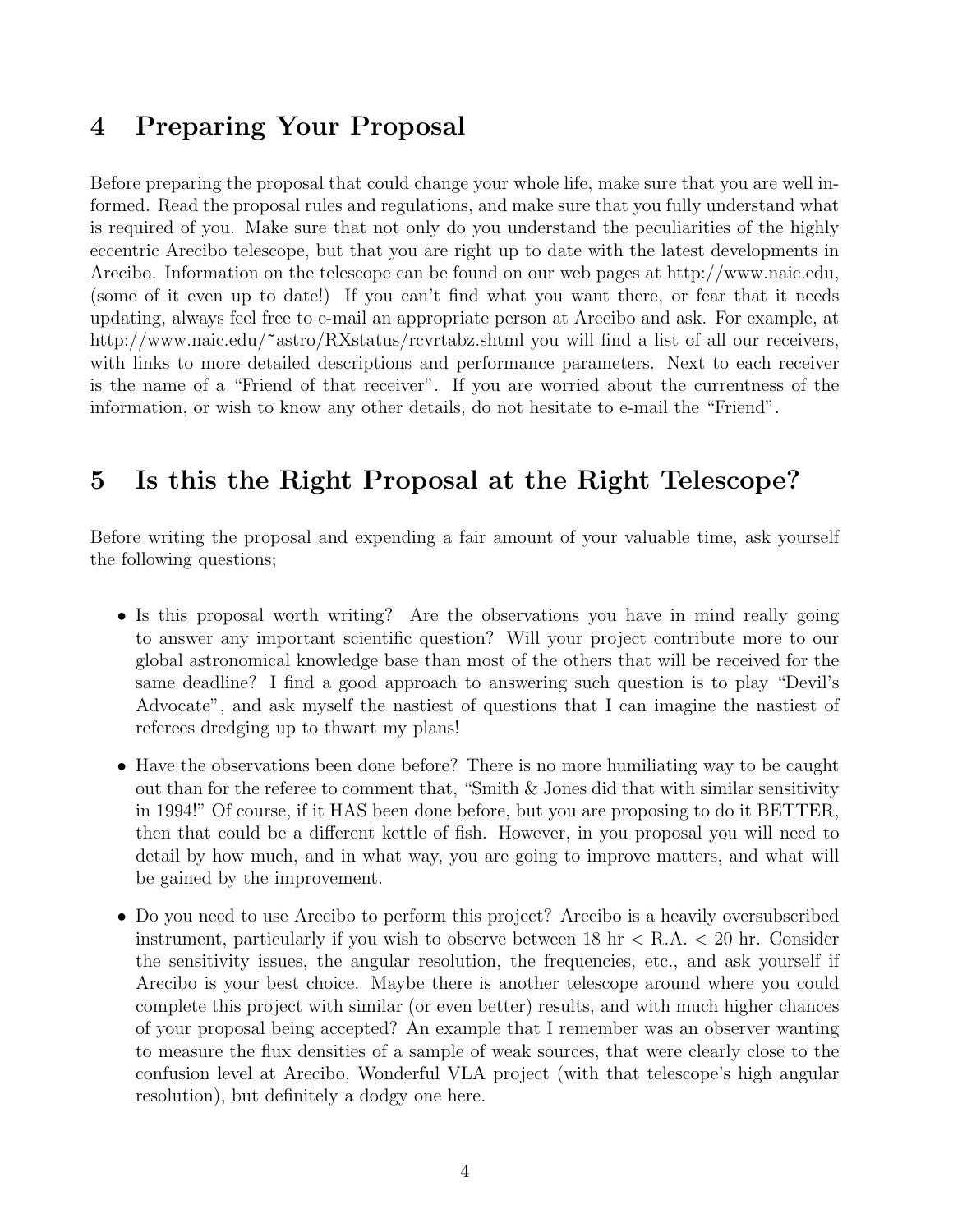#### 6 The Scientific Justification

This section of your proposal is central to everything else. You can make the most of your ideas by the way you present them, but nothing will compensate for an inadequate scientific case. Remember that some ten people will be reading your proposal (with 4/5 of these giving the crucial referees' votes that are "thumbs up or down" to what you want to do.) Of those people, and even among the actual referees, one or two may be experts in your field, (while others won't be.) Thus, you must have sufficient detail in your proposal to convince all that your case is strong, and that the project is perfectly suited to Arecibo. However, also include a succinct introduction to the topic so that non-experts can understand and evaluate your arguments. After you have written your scientific justification, reread it and then reread it again to see if it is coherent, straightforward, and as clear as it possibly can be. Try it out on colleagues both from within your field and from outside, and whose opinions you respect. Conciseness with inclusivity counts for everything. Remember that you are not writing great literature, but competing for time on the world's biggest radio telescope.

#### 6.1 A few Do's and Don'ts!

- It is very unlikely that the referees will follow up any of the references you quote in the text, but including the most important references will show them (and especially the couple of experts) that you are on top of your field, and abreast of developments. There is nothing worse than appearing out of date in a field whose frontier you are claiming to be able to roll back. Above all, don't attach reprints/preprints. These will NOT be sent on to the referees, and would doubtless irritate them if they were.
- Don't try to "blind the referees with science"! Keep it clear and simple.
- If you are resubmitting, make sure that you have answered the referees' previous criticisms successfully, while not removing or negating that part of the proposal that was satisfactory the first time.
- If your experiment is expected to lead on to further research, give <sup>a</sup> short description of expected developments.
- If these observations are part of <sup>a</sup> larger project, specify what other observations are being made in addition to the presently proposed ones. Also state what is the status of those observations; i.e. have they already been made, has time been granted elsewhere for them, are you awaiting the verdict of other proposal evaluations, or will you be submitting additional proposals either here or elsewhere? If the latter two, will your proposed Arecibo observations be useful alone if the other pending/prospective proposal evaluations turn out to be negative?
- If you may only determine an upper limit in your experiment, justify if you can why this would be scientifically important.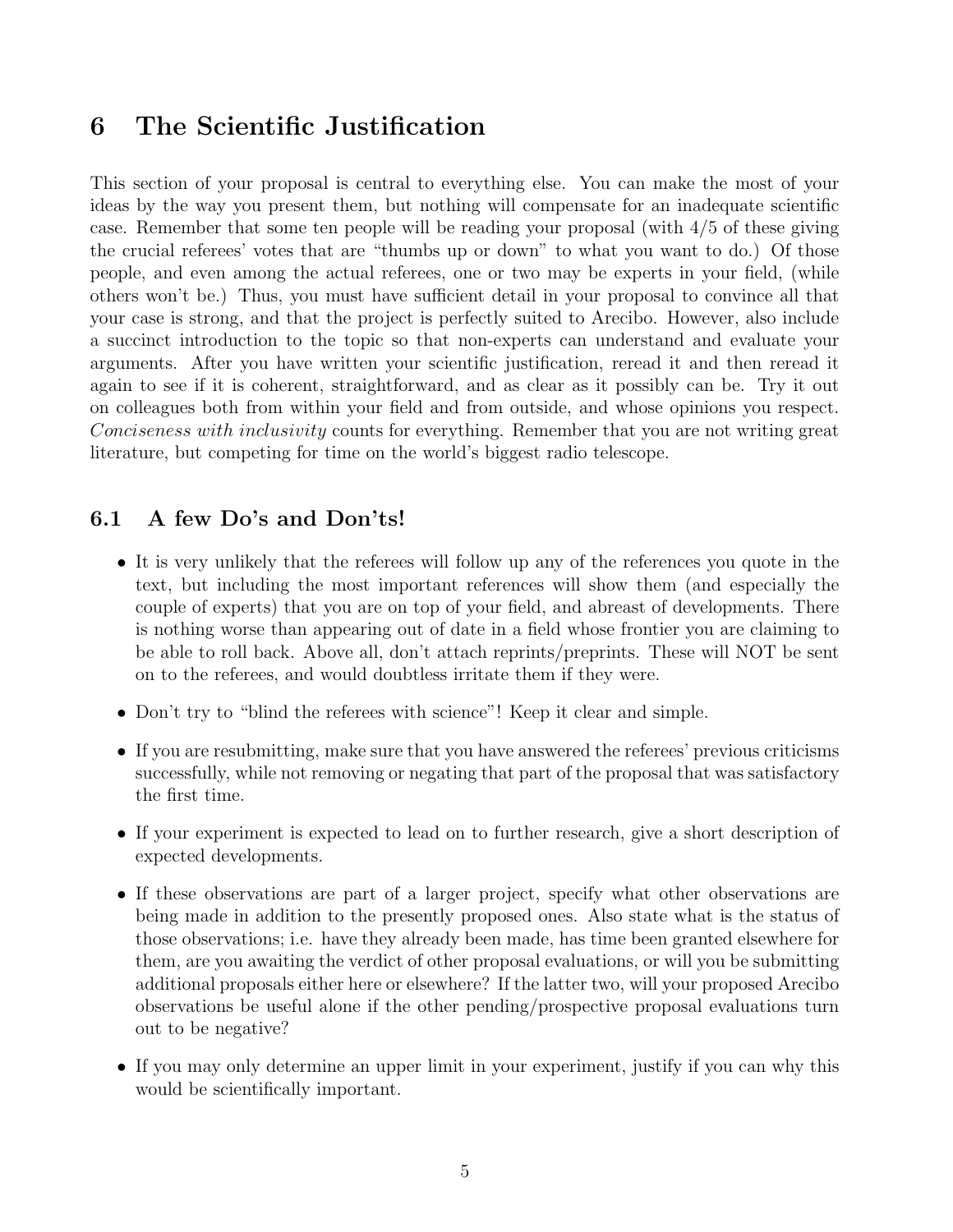- Consider whether the flexibility of the telescope and its equipment will allow you to get "more bang for your buck" by acquiring complementary data to your main objective. An example would be the occasions on which an HI proposal has also proposed to observe the main- and/or satellite-lines of the OH molecule simultaneously, given the availability of unused spectrometer boards. Usually a real long shot, but the OH data comes at no extra expense but a little disc space, and analysis time. An extreme case is "commensal" (or "piggy-back") observing, where a second (or more) project is invited to propose separately to share the observing time via parallel usage of two separate back ends. Providing that both projects stand the test of refereeing in their own right, the Observatory can only welcome the chance to see its telescope producing double the useful data in the same amount of time.
- If you intend to include any color figures in your proposal, make sure that the referees will receive the proposal in a form where the figures will appear in color. Nothing is worse than being told that you should note the difference between the red and blue lines when both appear to be black! If the referees will receive only "black and white" versions, modify your figure (say by using different line formats, or symbols.)

## 7 Technical Justification

This should again be be *clear and concise*. The basic technical details of your proposed observations, (time request, receiver, frequencies, backends, special requests, RFI considerations, target list criteria), will be entered in the cover sheet, and this section seeks to elaborate on, and justify, these choices. Especially, make sure that you have COMPLETE consistency between the cover sheet and the technical justification section. It is surprising how often a cover sheet will request (say) 55 hr observing, and the justification conclude that 75 hr are needed. Under these circumstances, you will usually receive a maximum of 55 hr!

It is always a good idea to specify how you intend to deal with data reduction, especially if code development is required, stressing that expertise exists in this area among your project team (assuming that it does!) Mention of data archiving and public availability may also be of relevance.

#### 7.1 A few Do's and Don'ts!

• Demonstrate that the observations you are proposing are capable of achieving the signalto-noise ratio that you deem necessary. For this you will need to specify source strengths. Alternatively, specify the noise level it is required to reach should you be proposing a "detection experiment"/search. Be careful to use the correct formula for estimating the time needed to reach your required signal-to-noise ratio. For example, proposers occasionally overlook the extra factor of 2 in the noise ripple expected on a spectrum obtained by position switching as opposed to total-power observing, or the  $\sqrt{2}$  better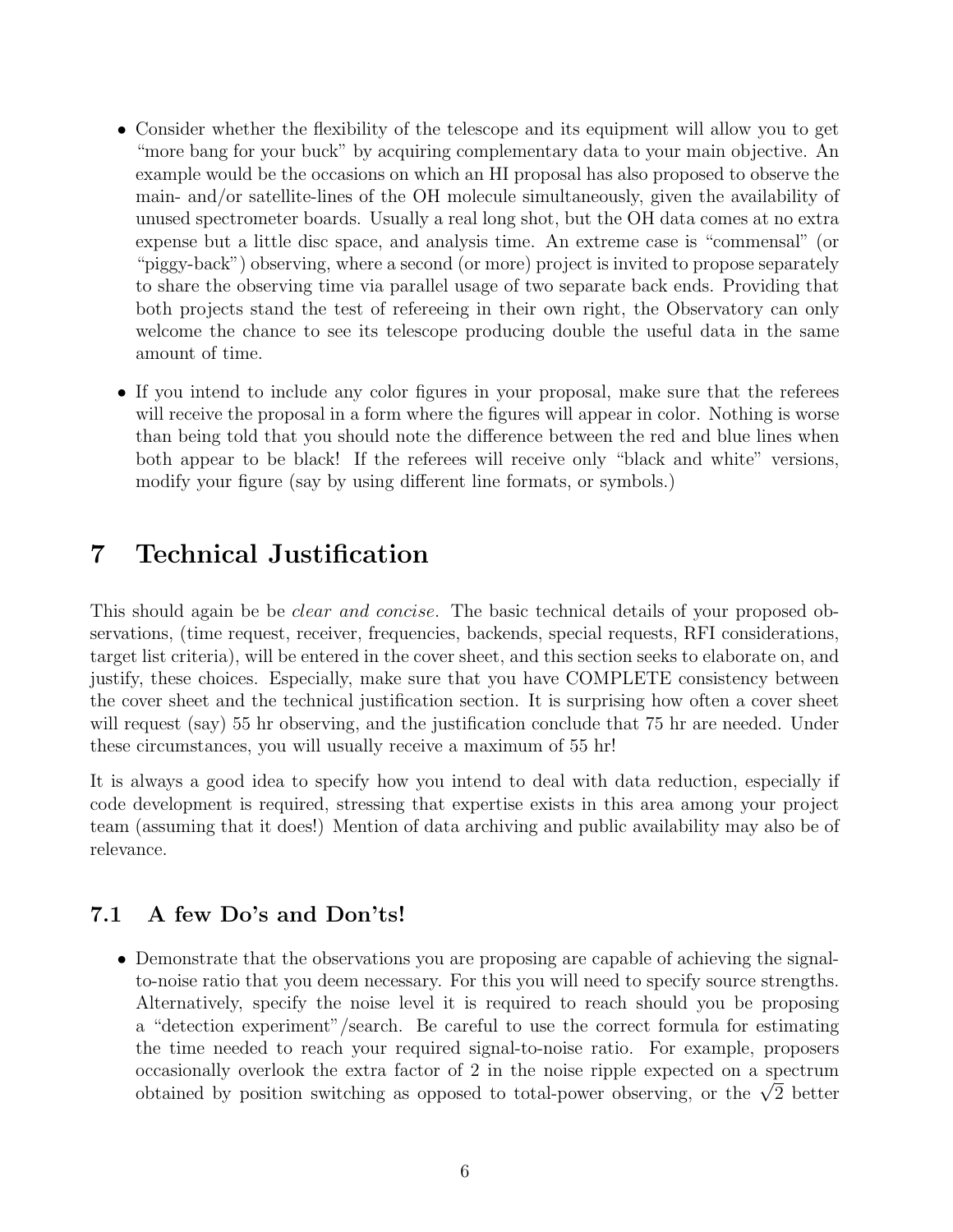signal-to-noise expected from averaging orthogonal polarizations from a dual-polarization receiver!

- When arriving at your time request, include an amount for reasonable "overheads" such as set-up time at the beginning of each run, slew time between sources, calibration time, time loss if a radar blanker is used, and efficiency factors in the observing procedure employed. Examples of the latter are "turn-around" time when performing "on-the-fly" (OTF) mapping, or the one-minute gap between ON and OFF phases when making Arecibo position-switched observations.
- Specify all relevant experimental parameters so that the referees can fully check your request. This includes such things as total bandwidth of your spectral window, channel width required on the final spectrum and numbers you assumed in your estimates such as system temperature or SEFD, 3- or 9-level sampling, etc.
- When proposing mapping, give details of the scanning pattern, the telescope drive speeds to be used, sampling considerations such as the spacing between adjacent scans.
- Above all, be reasonable! If the referees feel that the proposer has significantly "padded" their time request above that actually required, they are likely not just to recommend less than 100% of the requested time allocation, but to allow the resultant feeling that "sharp practice" or incompetence are on display to influence the grade they allot!
- If you are proposing commensal observing, do not forget to fully detail how your project dove-tails with the other commensal component, and specify which project is "primary" and hence calls the shots during the observations.
- Make sure that you are not committing <sup>a</sup> "howler". Popular examples are requesting;
	- a) to observe sources outside of the Arecibo declination range,
	- b) to observe frequencies for which a receiver does not exist, e.g. wanting to detect HI absorption in a galaxy at  $z \sim 0.4$  at Arecibo,
	- c) observing at the exact frequencies of unblankable, uncoordinated RFI signals,
	- d) being unaware of system limitation, e.g. requesting simultaneous observations at 8.2 and 9.9 GHz (note, at present only a 1 GHz-wide band can be brought down from the dome on the optical fibers.)
- If you are proposing observations for which the exact celestial location is not important, (say making a "blind" survey of galaxies or a search for high-latitude pulsars), find out what are the least over-subscribed pieces of sky at the telescope. If you are graded "B", this could mean the differences between being scheduled or not.

## 8 A Few General Comments

• Make it a practice NEVER to exceed the page limits. If you do, you are liable to antagonize the referees, even if the oversize proposal is still considered. Remember that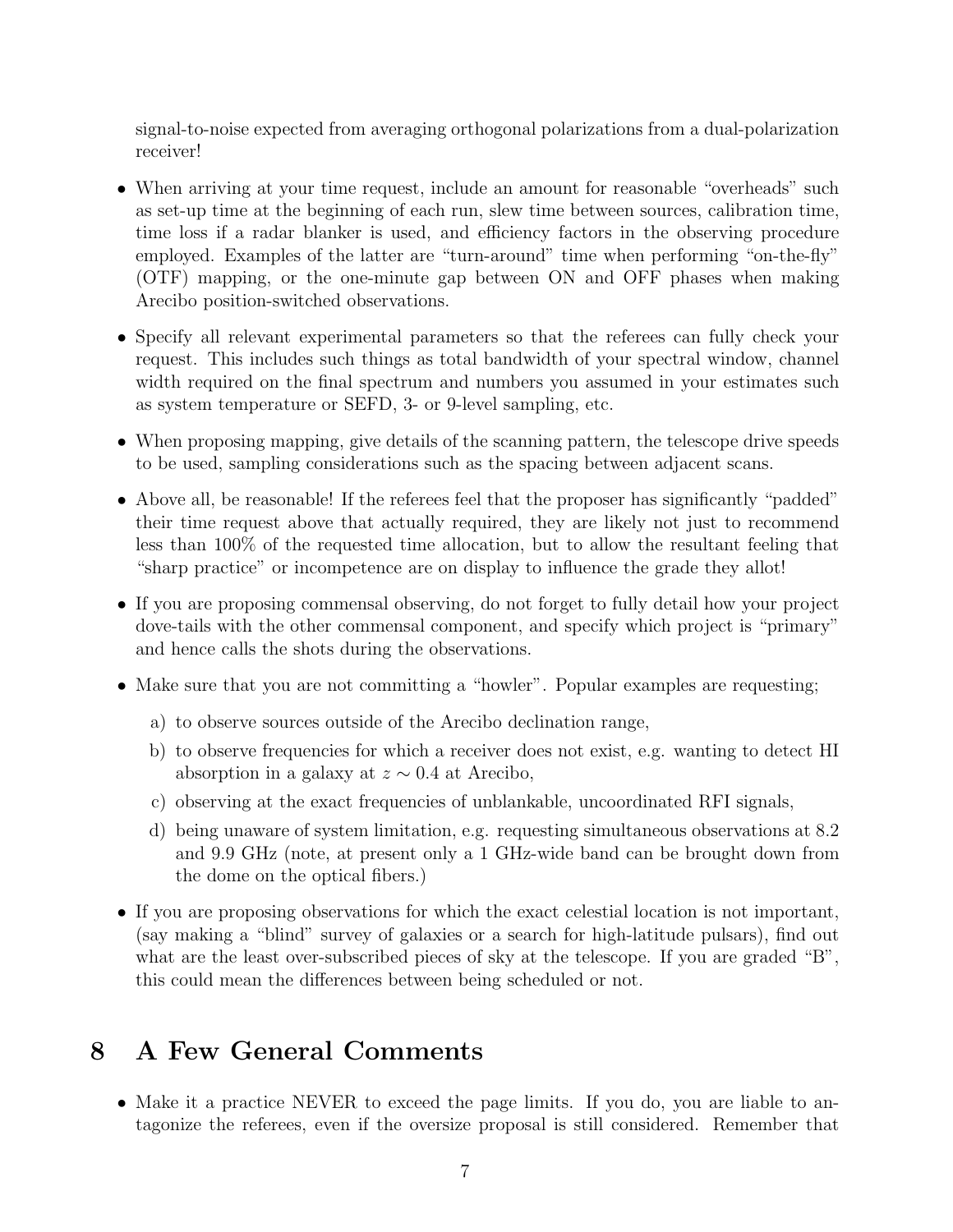the referees may have 25+ proposals to read and inwardly digest. (ASAC members often have to do this for 50+ proposals!). They are not going to love you for giving them even more work. If you have exceeded the page limit in your draft, read through it carefully; you have probably included material that is not going to help your case?

- You will supply an abstract in the cover sheet, therefore I would avoid just repeating this at the head of the proposal body. Why use up your limited space repeating something, and by the time the referee realizes that he has read this twice, you may have irritated him considerably!
- It is always <sup>a</sup> good idea to get an uninterested third party to read through your finished proposal before submitting. It may not be as "finished" as you had thought. If you are not a native English speaker, try to get a native-English speaking colleague/friend to read through your proposal and make suggestions on style, etc. It would be a shame for the science not to shine brightly through the text.
- Do not use jargon, undefined acronyms, etc. These may be obvious to you, but not necessarily to the referees.

### 9 Student Participation

If you have (or are) a student associated with the project who will use the results towards their degree, don't forget to specify this at the appropriate place in the proposal cover sheet. All else being equal, this fact could tip the balance towards a greatly likelihood of being scheduled on the telescope for border-line cases.

### 10 When you get the Results of the Proposal Evaluation

Hopefully, you have obtained an 'A' grade, and all is set fair. However, do not be surprised if some of the referees say very nice things about your proposal, but allocate it only an average (or lower) grade! Never expect consistency from your referees; (though in your proposal, they will expect it from you!)

If your final grade is such that your proposal is unlikely to be scheduled before it vanishes from the active list, you may decide to resubmit it immediately with modifications to (hopefully) improve the situation. We ask our referees to provide more comprehensive comments for the proposals they rank at the lower end to aid the proposer in improving their case; sometimes the referees actually do so! Pain in the neck though it is, be prepared to sit down with an unsuccessful proposal, and take a good, hard, objective look at it, and the referees' comments. Decide if you want to spend more of your time and energy pursuing telescope time for this, whatever your aim was. If you do, try to understand the referees' comments, and try to see why they arrived at their conclusions. Then try to make sure this won't happen next time